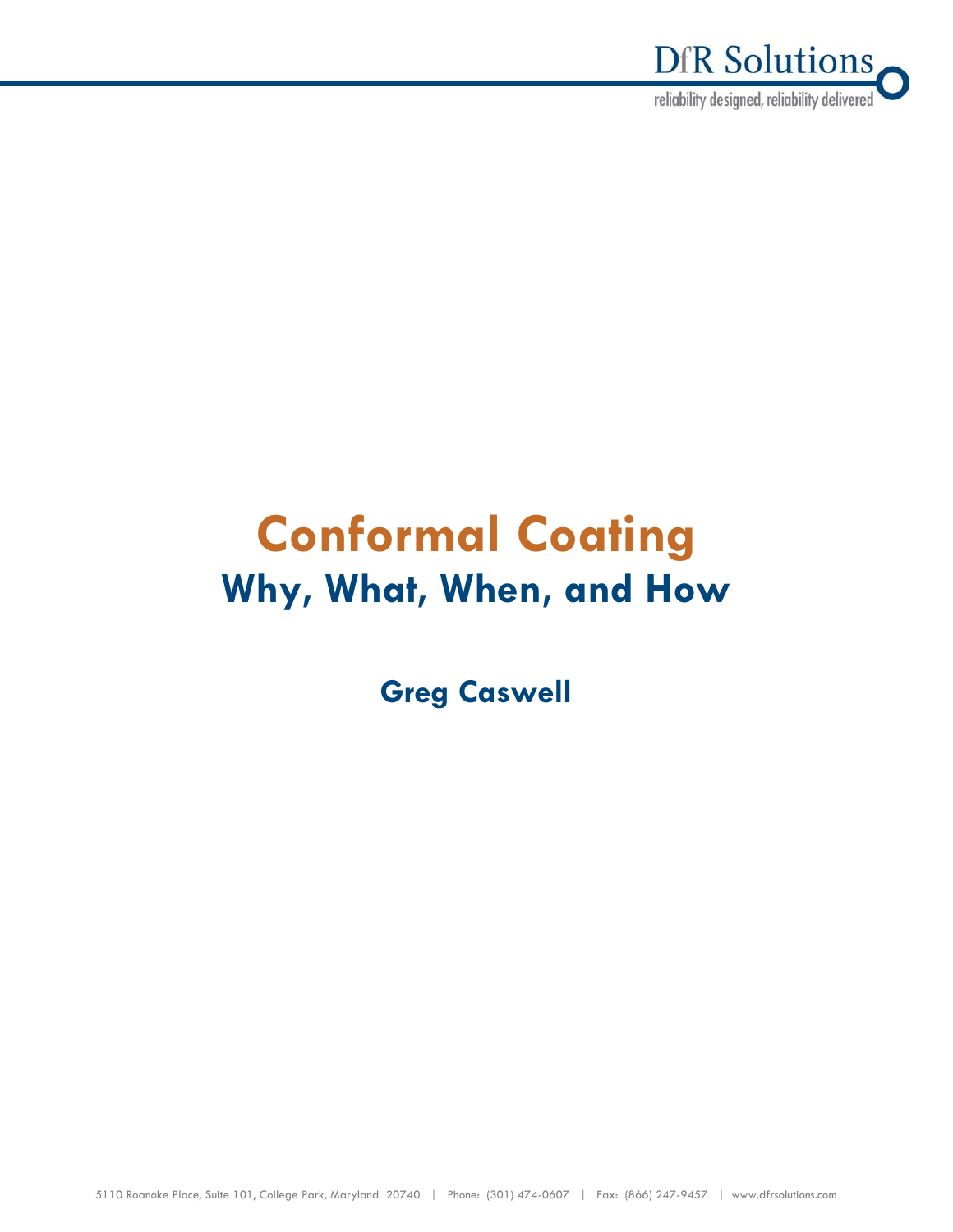

# **Why?**

Conformal coating is applied to circuit cards to provide a dielectric layer on an electronic board. This layer functions as a membrane between the board and the environment. With this coating in place, the circuit card can withstand more moisture by increasing the surface resistance or surface insulation resistance (SIR). With a higher SIR board, the risk of problems such as cross talk, electrical leakage, intermittent signal losses, and shorting is reduced.

This reduction in moisture will also help to reduce metallic growth called dendrites and corrosion or oxidation. Conformal coating will also serve to shield a circuit card from dust, dirt and pollutants that can carry moisture and may be acidic or alkaline.

There are several types of conformal coating materials and the selection of one for your application must consider several variables.

In today's manufacturing environment with no-clean fluxes being used for many products, there are concerns about applying conformal coating over the flux residues. In fact, many of the suppliers don't recommend this step, stating that residues can reduce adhesion, potentially resulting in delamination, and that it creates micro-condensation conditions; which can be more detrimental than no conformal coating

The application where the coating will be used should also be considered. For example:

The automotive industry specifies conformal coatings to protect circuitry from gasoline vapor, salt spray and brake fluid. The use of electronic systems in vehicles is growing rapidly, and as such, the use of conformal coatings is becoming vital to ensure long term reliability. Conformal coatings are used in applications both under the hood (e.g. engine management systems), and in passenger compartments (e.g. onboard computers).

The aerospace industry with its high reliability requirements is also a viable application for conformal coatings. The environmental requirements of the aerospace industry where rapid compression and decompression can affect the performance of circuitry, necessitates the use of conformal coatings. The coatings are used in both pressurized and depressurized areas.

Both fresh and salt water environments will attack electronic circuitry. Conformal coatings are ideal for the protection of equipment used for these applications, which can range from under the dash of high performance boats, to exterior equipment used on larger maritime systems.

Similarly, in the medical industry there are numerous areas where a conformal coating will be required for environmental protection: Tool protection while in storage to prevent corrosion; pacemakers, where it is vital to ensure continuous performance and even food carts in hospitals.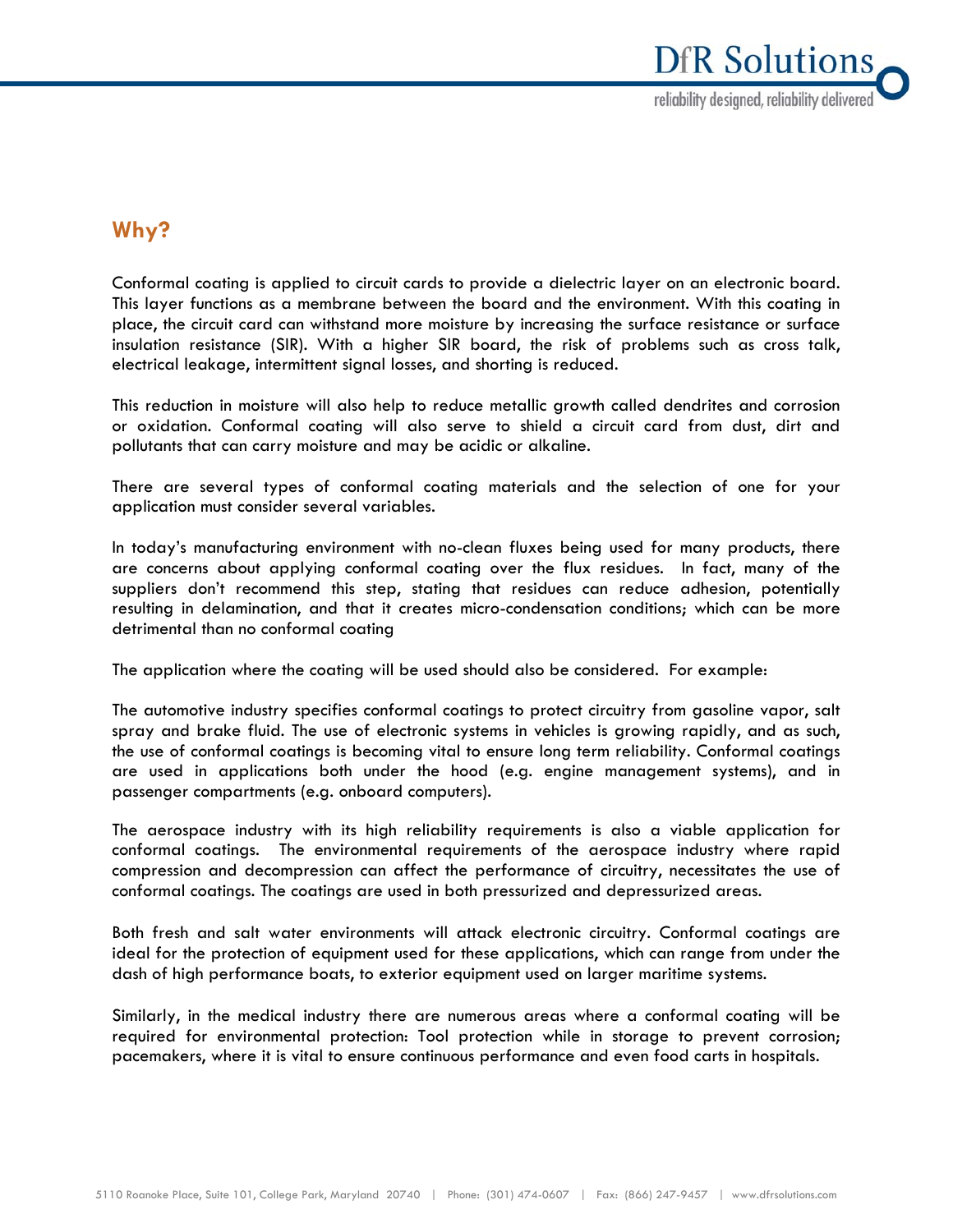

# **Applicable Documents**

The industry has several documents that address the use of conformal coatings.

- **Acceptability of Electronic Assemblies ANSI/IPC-A-610**  $\sim$ 
	- MIL-I-46058 Insulating Compound, Electrical (for coating printed circuit assemblies)
- IPC-HDBK-830 Guideline for Design, Selection, and Application of  $\sim$ **Conformal Coatings**
- NASA-STD-8739.1 Workmanship Standard for Staking and Conformal  $\mathbf{a}$ Coating of PWB and Electronic Assembly.
- **Conformal Coating Handbook of Material Vendor** ö
- Internal documents:  $\overline{a}$ 
	- Acceptance criteria for Conformal Coating
	- **Conformal Coating processing**
	- **Qualification of Conformal Coat Board**
	- **Conformal Coating process flow**
	- **Conformal Coating rework procedure**  $\sim$

# **What?**

 $\sim$ 

The ideal conformal coating will have performance requirements that include good electrical characteristics, low moisture permeability, good chemical resistance and mechanical integrity. It must adhere to the printed wiring board and mix of component surfaces.

There are several choices of both conventional and new materials available for use as conformal coatings. Understanding your end use application is vital in making the appropriate selection. For example, an acrylic coating might not be the ideal choice for an automotive application, due to the high temperatures involved and exposure to moisture or petroleum residues. A better choice would be a silicone coating, which has a usable operating range of -55 $^{\circ}$ C to +200 $^{\circ}$ C and offers resistance to high humidity environments. A UV cured coating may not be the best option if the assembly being coated has high-profile components. A possible result is that shadowing can leave uncured coating which compromises the reliability of the PWB.

What are the types of materials that are viable as conformal coating and what are their respective pros and cons?

# **Silicone**

Silicone conformal coatings are most widely used in high temperature environments due to their innate ability to withstand prolonged exposure to higher temperatures than most other conformal coating chemistries. This attribute has made them the primary choice for under hood automotive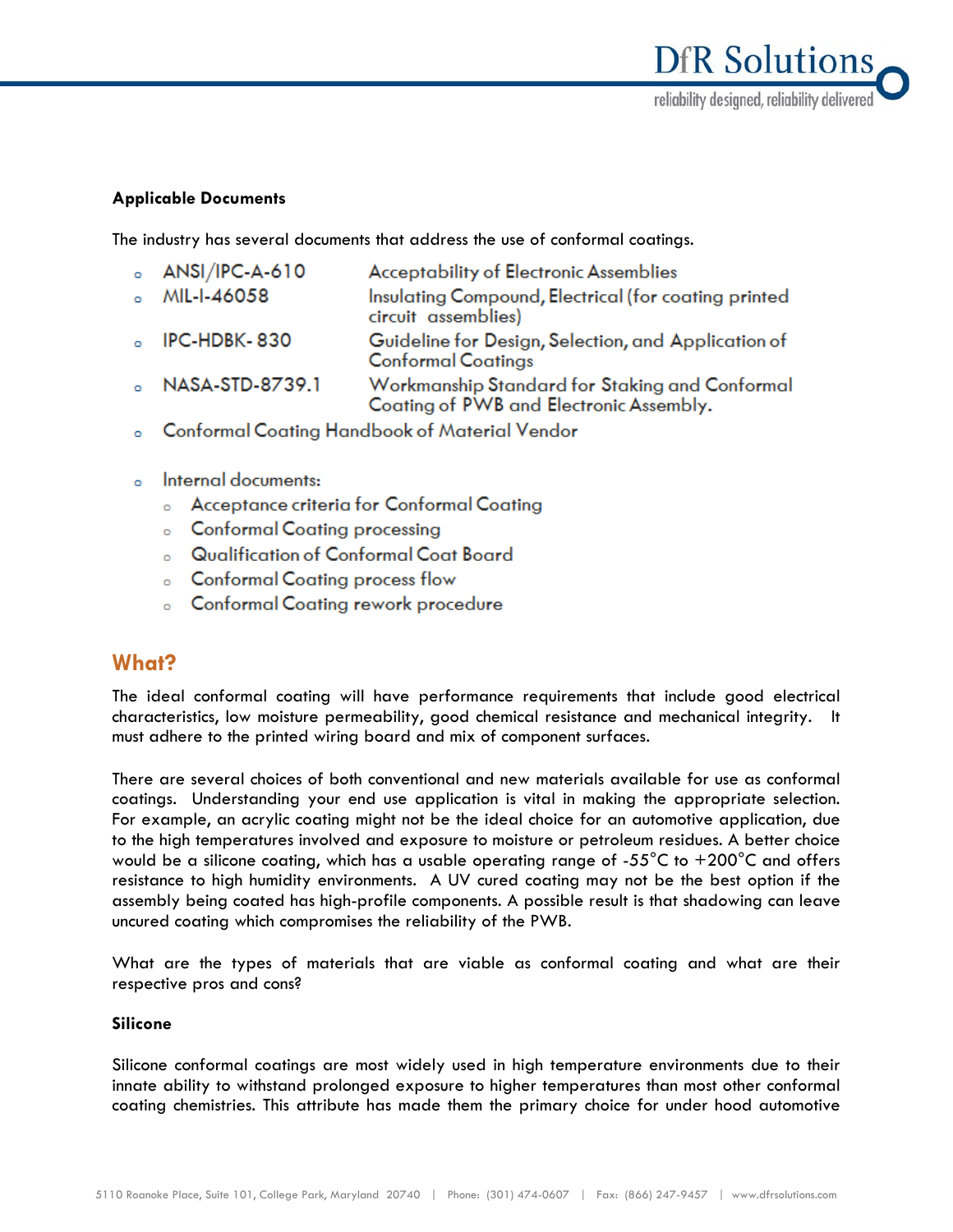applications. They are also capable of being applied in thicker films making them useful as a vibration dampening / isolation tool if the coated assembly is to be placed in a high vibration environment. Rework of Silicone coated assemblies can sometimes be difficult due to their chemical resistance and the fact that, unlike Acrylics and Polyurethanes, they do not vaporize with the application of heat.

# **Polyurethane**

Polyurethane formulations provide excellent humidity resistance and far greater chemical resistance than Acrylic coatings. They requires very lengthy cure cycles to achieve full or optimum cure. Removal of Polyurethane coatings can be difficult due to their very high resistance to solvents. For single-components, the preferred method of removal is via burn through for spot repair, while the use of specially formulated strippers enables the user to completely remove the coating from an entire PCB assembly for more wide-ranging rework concerns.

# **Epoxy**

Epoxy coatings are very hard, usually opaque, and good at resisting the effects of moisture and solvents. Epoxy is usually available as a two part thermosetting mixture and shrinks during curing leaving a hard difficult to repair film. It possesses excellent chemical and abrasion resistance but can cause stress on components during thermal extremes. Epoxy is quite easy to apply but nearly impossible to remove without damaging the components.

# **Acrylic**

Acrylic conformal coatings are perhaps the most popular of all conformal coating materials due to their ease of application, removal and forgiving nature. Acrylics dry rapidly, reaching optimum physical properties in minutes, are fungus resistant and provide long pot life. Additionally, acrylics give off little or no heat during cure eliminating potential damage to heat-sensitive components. They do not shrink during cure and have good humidity resistance and exhibit low glass transition temperatures. The material also has a continuous operation range of  $-65^{\circ}$ C to + 125 $^{\circ}$ C.

Acrylic coatings typically consist of a solution of a thermoplastic acrylic polymer dissolved in a blend of organic solvents which dries by simple solvent evaporation. This means that acrylic coatings will soften at high temperatures and also that they are easily removed to effect board repair. The solvents involved are flammable and this type of coating is coming under pressure because of increasingly restrictive environmental legislation concerning the release of emissions of solvents into the atmosphere. Moisture resistance of this type of coating is good but resistance to organic solvents is relatively poor.

# **Paralyne**

There is a unique type of coating process called Paralyne, originally created by Union Carbide. Di-p-xylylene is pyrolyzed at a temperature approximating 650◦ C in a high vacuum environment causing the monomer to polymerize on all PWB and component surfaces present in the high vacuum environment giving a very even pinhole free coating.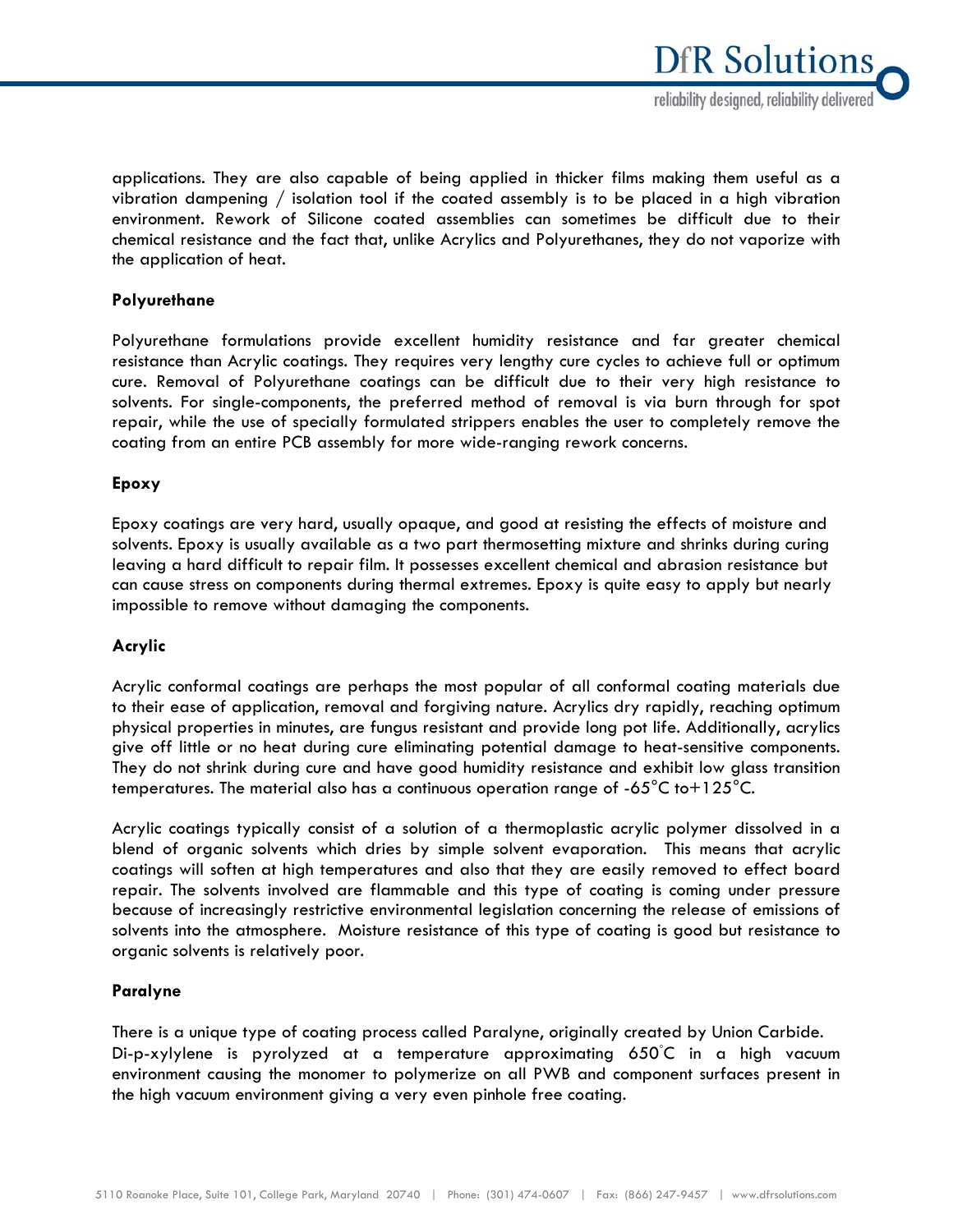This process will effectively coat assemblies containing high profile components easily, whereas the more conventional processes previously mentioned would experience significant thinning of the coating on components due to surface tension.

A unique difference with the parylene process is that it also coats the underside of low profile components due to the thin application of the coating. Because of the requirement to use a vacuum chamber for this process it is inherently more expensive that the alternate methods.

Table 1 summarizes the properties and comments about each of these conformal coatings.

|                 | <b>Properties</b>                                                                           | <b>Comments</b>                                                  |
|-----------------|---------------------------------------------------------------------------------------------|------------------------------------------------------------------|
| Epoxy           | Good adhesion<br>Excellent chemical resistance<br>Acceptable moisture barrier               | Difficult to rework<br>Needs compliant buffer<br>Not widely used |
| <b>Urethane</b> | <b>Good adhesion</b><br>High chemical resistance<br>Acceptable moisture barrier             | Difficult to rework<br><b>Widely used</b><br>Low cost            |
| <b>Acrylic</b>  | Acceptable adhesion<br>Poor chemical resistance<br>High moisture resistance                 | Easy to rework<br><b>Widely used</b><br>Moderate cost            |
| <b>Silicone</b> | Poor adhesion<br>Low chemical resistance<br>Excellent moisture resistance                   | Possibility of rework<br>Moderate usage<br>High cost             |
| Paralyene       | <b>Excellent adhesion</b><br>Excellent chemical resistance<br>Excellent moisture resistance | Impossible to rework<br>Rarely used<br>Extremely high cost       |

# **Table 1 - Summary of Conventional Materials**

# **New Materials**

There are several new materials entering the market that are intended to introduce new chemistries and formulations to enhance the utilization of conformal coatings.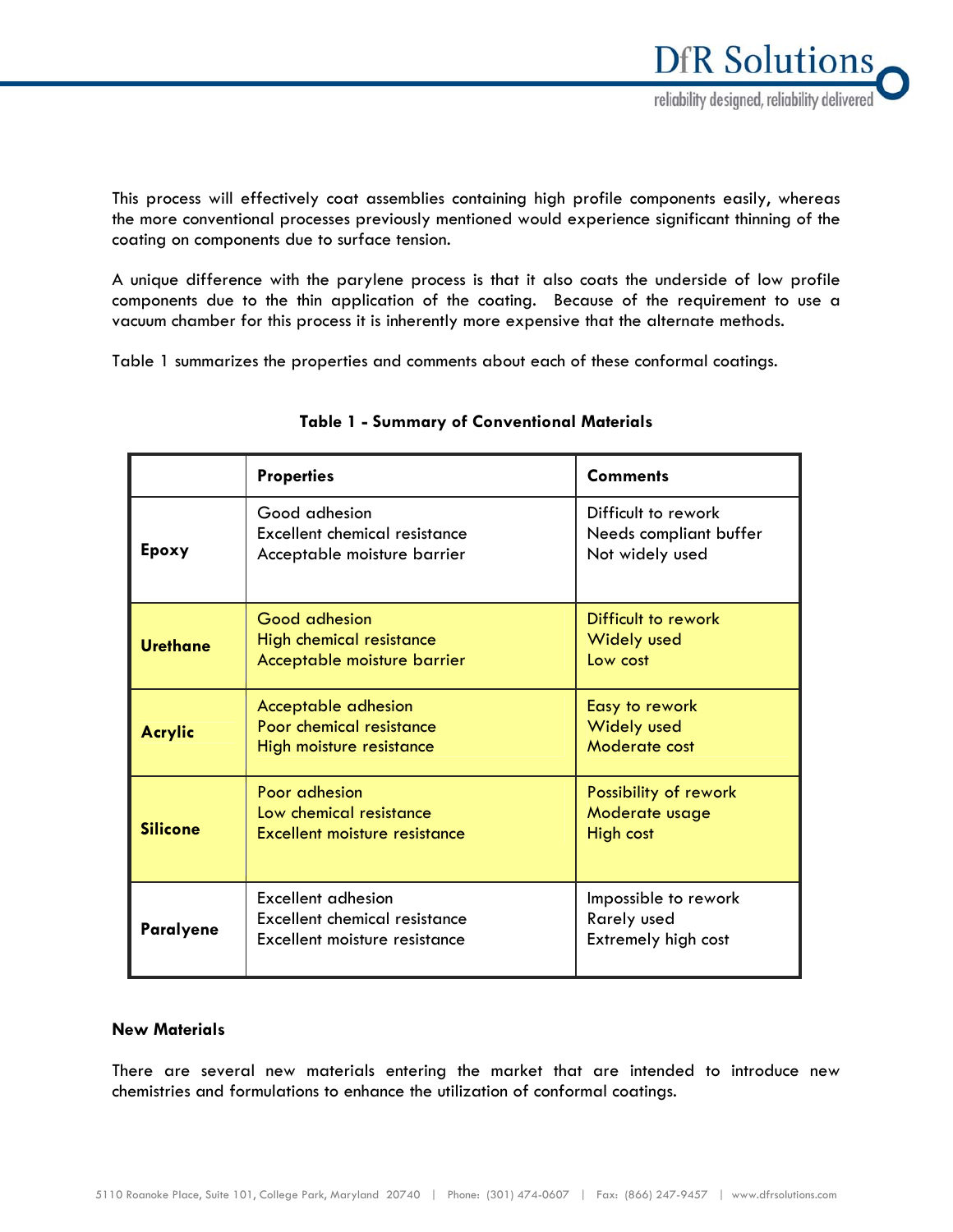

Certonal FC-742 is a low viscosity surface modifier fluorochemical polymer coating that provides acceptable environmental properties for high reliability applications. The low surface energy films from the coating offer excellent repellency to hydrocarbon oils, silicone oils, synthetic fluids, and aqueous solutions. The manufacturer states that the material, can be used as an antimigration barrier to prevent lubricants from migrating from critical wear components in gyroscopes, precision bearings, MEMS spindles, and other similar mechanical, critical wear devices.

The 3M Novec series of materials also offers excellent hydrophobic and oleophobic properties. It is also a low viscosity, low surface tension solution of a fluorochemical acrylic polymer carried in a hydrofluoroether solvent. 3M focuses this material on its application to epoxy laminates where it provides excellent repellency, against liquids, water, hydrocarbons, silicones and photoresists.

Another technology of interest is the Ross NanoTechnology supernhydrophobic material called "Never Wet." Currently this material is used to coat mechanical components, but due to its 165 degree wetting angle it appears to offer excellent possibilities for being a conformal coating material. It provides a barrier to penetration of materials such as water, oils from industrial sites, and acid rain. It is interesting to note that due to the high wetting angle of the material aqueous solutions of acids, alkalis and salts similarly bead up on the surface like water does.

# **How**

Conformal coatings are typically applied to circuit boards by either dipping or spraying, to achieve a thickness of 20-50 microns (1-2 mils depending on technology) , although conventional silicone and other specialty coatings can be applied at up to 4 mils. For small volume production or prototyping of a product, coatings may be applied by simple brushing as this is not a production process.

By preventing contamination of the PWB surface, the coating helps to prevent corrosion of conductors and solder joints and also reduce dendritic growth between conductors. It is also a mechanism for minimizing the risk of problems due to the growth of tin whiskers.

# **Coating Application Techniques**

The conformal coating material can be applied by brushing, spraying or dipping. Or, due to the increasing complexities of electronic circuit board assemblies being designed and with the 'process window' becoming smaller and smaller, by selectively coating via robot.

# **Brush coating**

The coating material is flowed onto the board and is suitable for very low volume application, finishing and repair. The result is typically inferior cosmetically and can be subject to many defects such as bubbles, or missed coverage. The coating also tends to be significantly thicker and unless skilled operators applied the coating, highly subjective in quality.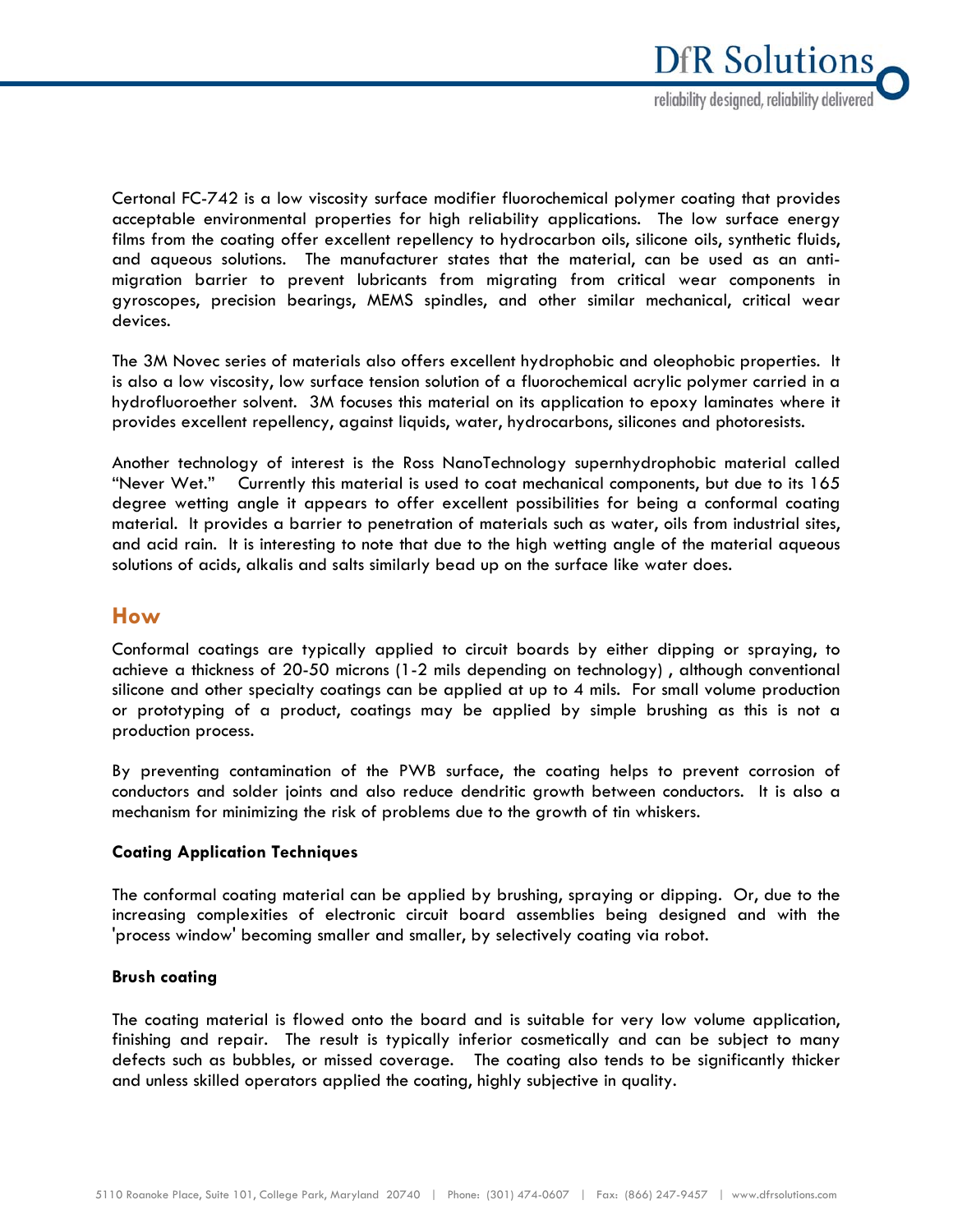

# **Spray application coating**

Conformal coatings can be applied with a spray aerosol or dedicated spray booth with spray gun and is suitable for low and medium volume processing. The quality of the coverage can be superior to all other methods when a trained skilled operator performs the process, as long as the circuit board is clean and the coating has no adhesion issues.

# **Conformal coating dipping**

This coating is a highly repeatable process. The coating will penetrate everywhere, including under devices, and therefore any masking to protect certain components (e.g connectors) from the coating must be perfect to prevent leakage. Therefore, many PCBs are completely unsuitable for dipping due to design. The issue of thinner coating around sharp edges can be a problem especially in a highly condensing atmosphere. This issue with complete coverage can be eliminated by either double dipping the PCB or using several thin layers of atomized spraying to achieve good coverage without exceeding coating thickness recommendations.

#### **Typical robotic processes**

This approach involves a controlled needle and atomized spray applicator that can move above the circuit board and dispense / spray the coating material in pre-programmed selective areas. This method is highly effective at large volumes as long as the PCBs are designed for the method. However, there are limitations in the robotic approach like all the other processes, such as potential capillary effects around low profile connectors which "suck" up the coating accidentally.

Table 2 summarizes the differences between the dip and selective coating processes.

# **Table 2 – Comparison of Dip and Selective Coating Processes**

| <b>Dip - Process</b>   | <b>Selective Coating</b>                                                 |
|------------------------|--------------------------------------------------------------------------|
| - Simple to apply      | - Excellent consistency in thickness                                     |
| - Undefined thickness  | - Controllable process                                                   |
| - Uncontrolled process | - Programmable Coating                                                   |
| - Masking              | - Requirement for Aircraft & Military<br>application on computing Boards |